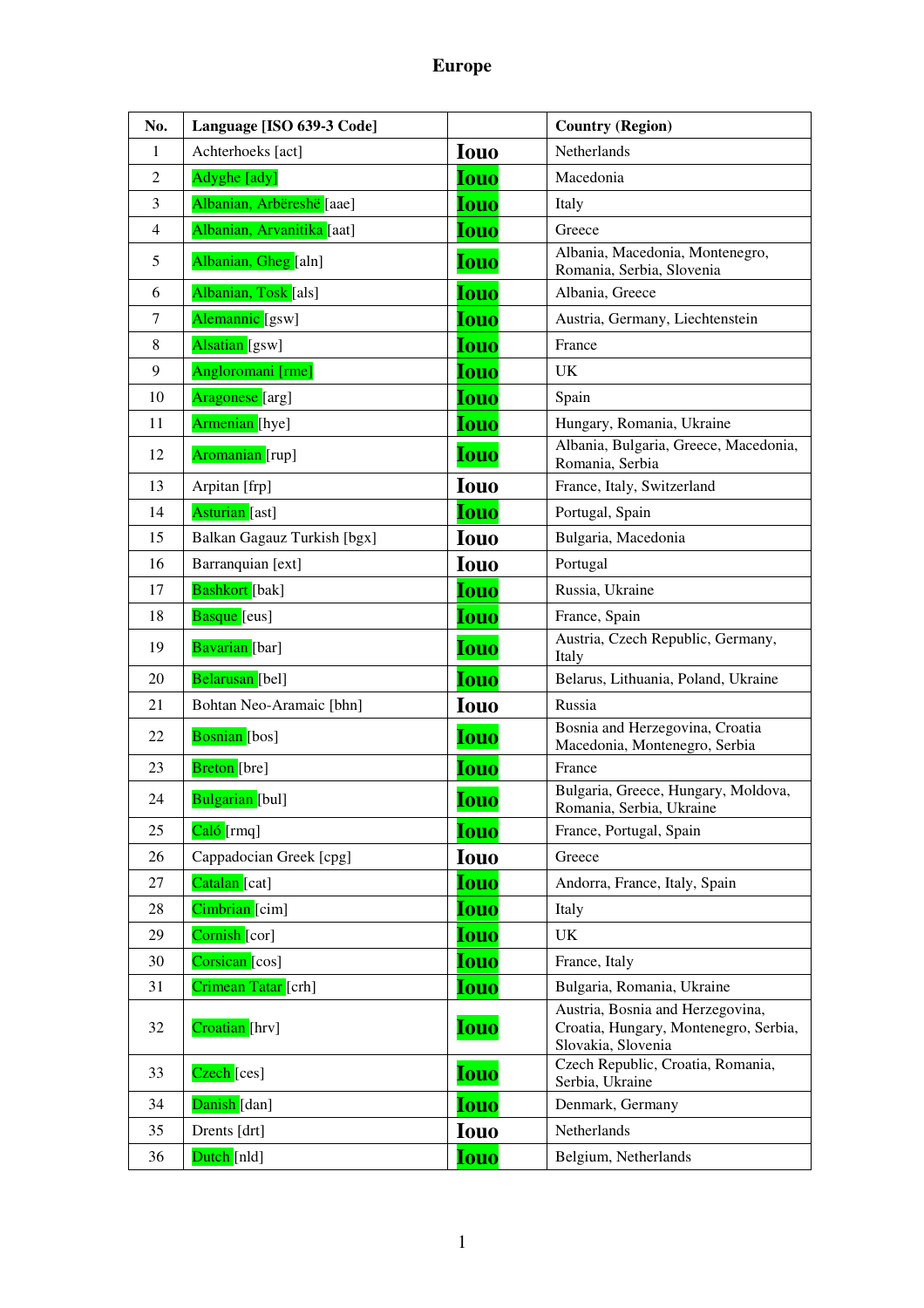| No. | Language [ISO 639-3 Code] |             | <b>Country (Region)</b>                                                                                                                                              |
|-----|---------------------------|-------------|----------------------------------------------------------------------------------------------------------------------------------------------------------------------|
| 37  | Emilian <sup>[egl]</sup>  | <b>Iouo</b> | Italy                                                                                                                                                                |
| 38  | English [eng]             | <b>Iouo</b> | Gibraltar, Guernsey, Ireland, Isle of<br>Man, Jersey, Malta, UK                                                                                                      |
| 39  | Erromintxela [emx]        | <b>Iouo</b> | France, Spain                                                                                                                                                        |
| 40  | Erzya [myv]               | <b>Iouo</b> | Russia                                                                                                                                                               |
| 41  | Estonian, Standard [ekk]  | <b>Iouo</b> | Estonia, Finland                                                                                                                                                     |
| 42  | Extremaduran [ext]        | <b>Iouo</b> | Spain                                                                                                                                                                |
| 43  | Fala [fax]                | <b>Iouo</b> | Spain                                                                                                                                                                |
| 44  | Faroese <sup>[fao]</sup>  | <b>Iouo</b> | Denmark                                                                                                                                                              |
| 45  | Finnish [fin]             | <b>Iouo</b> | Finland, Russia, Sweden                                                                                                                                              |
| 46  | Finnish, Kven [fkv]       | <b>Iouo</b> | Norway                                                                                                                                                               |
| 47  | Finnish, Tornedalen [fit] | <b>Iouo</b> | Finland, Sweden                                                                                                                                                      |
| 48  | French [fra]              | <b>Iouo</b> | Andorra, Belgium, France, Guernsey,<br>Italy, Jersey, Luxembourg, Monaco,<br>Switzerland, UK                                                                         |
| 49  | Frisian [fry]             | <b>Iouo</b> | Netherlands                                                                                                                                                          |
| 50  | Frisian, Northern [frr]   | <b>Iouo</b> | Germany                                                                                                                                                              |
| 51  | Friulian [fur]            | <b>Iouo</b> | Italy                                                                                                                                                                |
| 52  | Gaelic, Scottish [gla]    | <b>Iouo</b> | <b>UK</b>                                                                                                                                                            |
| 53  | Gagauz <sup>[gag]</sup>   | <b>Iouo</b> | Bulgaria, Moldova, Romania, Ukraine                                                                                                                                  |
| 54  | Galician [glg]            | <b>Iouo</b> | Portugal, Spain                                                                                                                                                      |
| 55  | Gascon, Aranese [oci]     | <b>Iouo</b> | Spain                                                                                                                                                                |
| 56  | German, Standard [deu]    | <b>Iouo</b> | Austria, Belgium, Czech Republic,<br>Denmark, Germany, Hungary, Italy,<br>Liechtenstein, Luxembourg, Poland,<br>Romania, Slovakia, Slovenia,<br>Switzerland, Ukraine |
| 57  | German, Swiss [gsw]       | <b>Iouo</b> | Switzerland                                                                                                                                                          |
| 58  | Greek [ell]               | <b>Iouo</b> | Albania, France, Greece, Hungary,<br>Italy, Romania, Ukraine                                                                                                         |
| 59  | Greek, Ancient [grc]      | <b>Iouo</b> | Greece                                                                                                                                                               |
| 60  | Gronings [gos]            | <b>Iouo</b> | Netherlands                                                                                                                                                          |
| 61  | Guernésiais [nrf]         | <b>Iouo</b> | Guernsey                                                                                                                                                             |
| 62  | Hungarian [hun]           | <b>Iouo</b> | Austria, Croatia, Hungary, Romania,<br>Serbia, Slovakia, Slovenia, Ukraine                                                                                           |
| 63  | Icelandic [isl]           | <b>Iouo</b> | Iceland                                                                                                                                                              |
| 64  | Ingrian [izh]             | <b>Iouo</b> | Russia                                                                                                                                                               |
| 65  | Irish [gle]               | <b>Iouo</b> | Ireland, UK                                                                                                                                                          |
| 66  | Istriot [ist]             | <b>Iouo</b> | Croatia                                                                                                                                                              |
| 67  | Italian [ita]             | <b>Iouo</b> | Croatia, France, Italy, Monaco,<br>Romania, San Marino, Switzerland,<br>Slovenia, Vatican                                                                            |
| 68  | Jakati [jat]              | <b>Iouo</b> | Ukraine                                                                                                                                                              |
| 69  | Jèrriais [nrf]            | <b>Iouo</b> | Jersey                                                                                                                                                               |
| 70  | Judeo-Italian [itk]       | <b>Iouo</b> | Greece, Italy                                                                                                                                                        |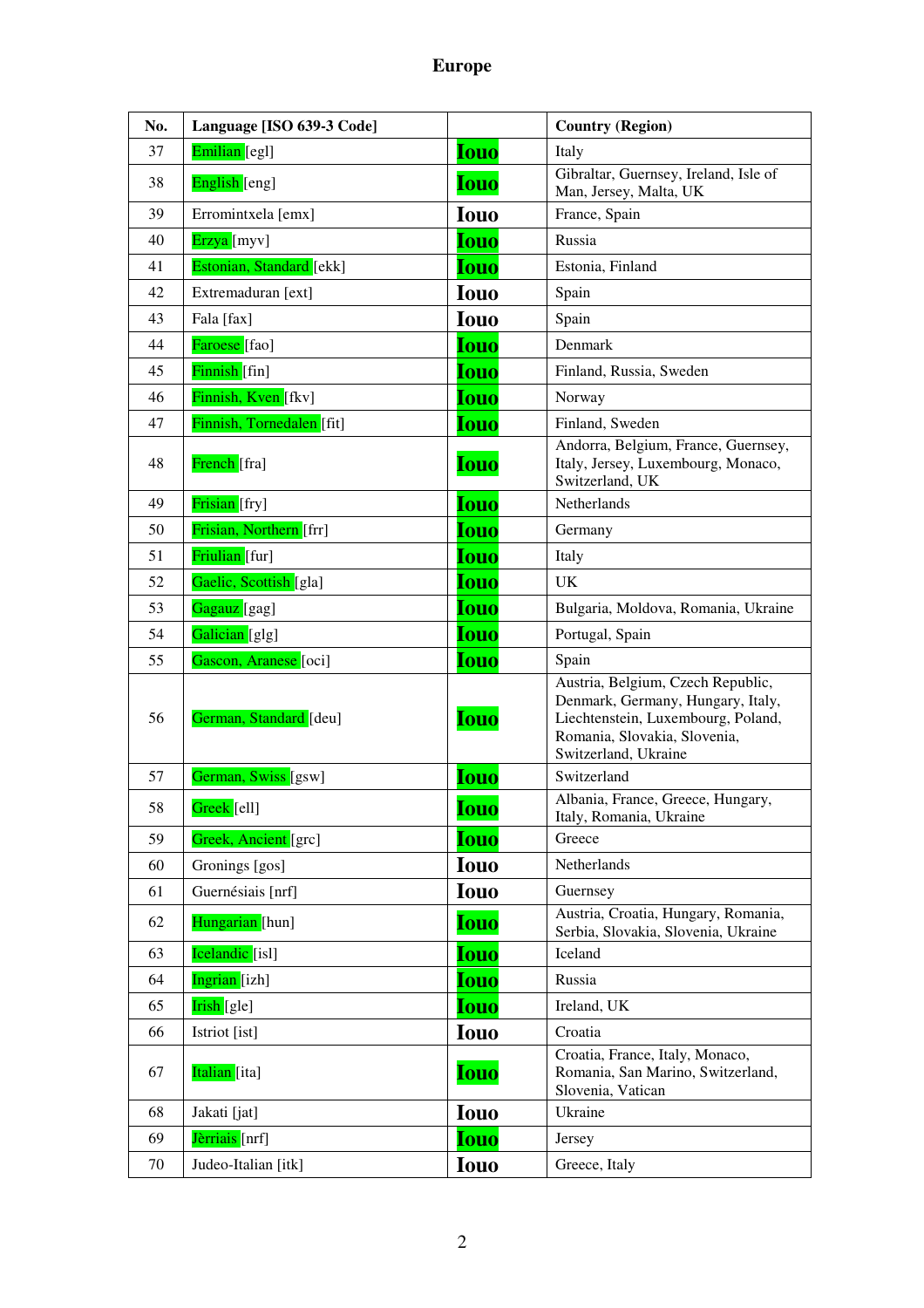| No. | Language [ISO 639-3 Code]      |             | <b>Country (Region)</b>                 |
|-----|--------------------------------|-------------|-----------------------------------------|
| 71  | Jutish [jut]                   | <b>Iouo</b> | Denmark                                 |
| 72  | Kabardian [kbd]                | <b>Iouo</b> | Germany                                 |
| 73  | Kabuverdianu <sup>[kea]</sup>  | <b>Iouo</b> | Portugal                                |
| 74  | Kalaallisut, Greenlandic [kal] | <b>Iouo</b> | Denmark                                 |
| 75  | Kalmyk-Oirat [xal]             | <b>Iouo</b> | Russia                                  |
| 76  | Karaim [kdr]                   | <b>Iouo</b> | Lithuania, Ukraine                      |
| 77  | Karelian [krl]                 | <b>Iouo</b> | Finland, Russia                         |
| 78  | Kashubian [csb]                | <b>Iouo</b> | Poland                                  |
| 79  | Kölsch [ksh]                   | <b>Iouo</b> | Germany                                 |
| 80  | Komi-Permyak [koi]             | <b>Iouo</b> | Russia                                  |
| 81  | Komi-Zyrian [kpv]              | <b>Iouo</b> | Russia                                  |
| 82  | Krimchak [jct]                 | <b>Iouo</b> | Ukraine                                 |
| 83  | Ladin [lld]                    | <b>Iouo</b> | Italy                                   |
| 84  | Latgalian [ltg]                | <b>Iouo</b> | Latvia                                  |
| 85  | Latin [lat]                    | <b>Iouo</b> | Vatican                                 |
| 86  | Latvian, Standard [lvs]        | <b>Iouo</b> | Latvia                                  |
| 87  | Ligurian [lij]                 | <b>Iouo</b> | France, Italy, Monaco                   |
| 88  | Limburgish [lim]               | <b>Iouo</b> | Belgium, Germany, Netherlands           |
| 89  | Lithuanian [lit]               | <b>Iouo</b> | Lithuania, Poland                       |
| 90  | Liv [liv]                      | <b>Iouo</b> | Latvia                                  |
| 91  | Livvi [olo]                    | <b>Iouo</b> | Finland                                 |
| 92  | Livvi-Karelian [olo]           | <b>Iouo</b> | Russia                                  |
| 93  | Lombard [lmo]                  | <b>Iouo</b> | Italy, Switzerland                      |
| 94  | Ludian [lud]                   | <b>Iouo</b> | Russia                                  |
| 95  | Luxembourgish [ltz]            | <b>Iouo</b> | Belgium, France, Germany,<br>Luxembourg |
| 96  | Macedonian [mkd]               | <b>Iouo</b> | Albania, Bulgaria, Macedonia            |
| 97  | Mainfränkisch [vmf]            | <b>Iouo</b> | Germany                                 |
| 98  | Maltese [mlt]                  | <b>Iouo</b> | Malta                                   |
| 99  | Manx [glv]                     | <b>Iouo</b> | Isle of Man                             |
| 100 | Mari, Hill [mrj]               | <b>Iouo</b> | Russia                                  |
| 101 | Mari, Meadow [mhr]             | Iouo        | Russia                                  |
| 102 | Minderico [drc]                | <b>Iouo</b> | Portugal                                |
| 103 | Mirandese [mwl]                | <b>Iouo</b> | Portugal                                |
| 104 | Mócheno [mhn]                  | <b>Iouo</b> | Italy                                   |
| 105 | Moksha [mdf]                   | <b>Iouo</b> | Russia                                  |
| 106 | Montenegrin [srp]              | Iouo        | Montenegro                              |
| 107 | Napoletano-Calabrese [nap]     | <b>Iouo</b> | Italy                                   |
| 108 | Norwegian [nor]                | <b>Iouo</b> | Norway                                  |
| 109 | Norwegian, Traveller [rmg]     | <b>Iouo</b> | Norway                                  |
| 110 | Occitan [oci]                  | <b>Iouo</b> | France, Italy, Monaco                   |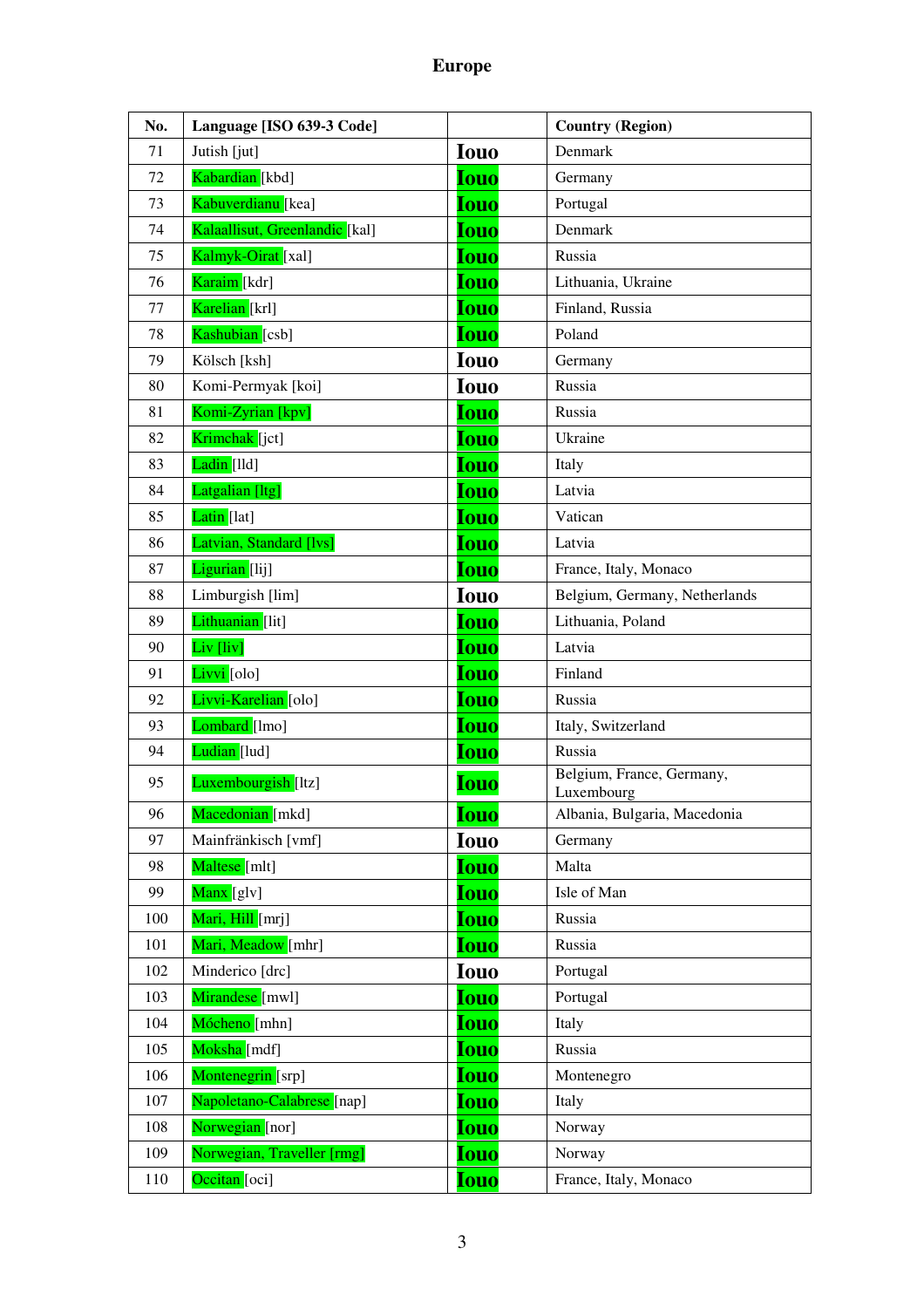| No. | Language [ISO 639-3 Code]  |             | <b>Country (Region)</b>                                                                                                                                             |
|-----|----------------------------|-------------|---------------------------------------------------------------------------------------------------------------------------------------------------------------------|
| 111 | Pfaelzisch [pfl]           | <b>Iouo</b> | Germany                                                                                                                                                             |
| 112 | Picard [pcd]               | <b>Iouo</b> | Belgium, France                                                                                                                                                     |
| 113 | Piemontese [pms]           | <b>Iouo</b> | Italy                                                                                                                                                               |
| 114 | Plautdietsch [pdt]         | <b>Iouo</b> | Germany                                                                                                                                                             |
| 115 | Polish [pol]               | <b>Iouo</b> | Czech Republic, Germany, Hungary,<br>Lithuania, Poland, Romania, Slovakia,<br>Ukraine                                                                               |
| 116 | Pontic [pnt]               | <b>Iouo</b> | Greece                                                                                                                                                              |
| 117 | Portuguese [por]           | <b>Iouo</b> | Andorra, France, Portugal                                                                                                                                           |
| 118 | Prussian [prg]             | <b>Iouo</b> | Poland                                                                                                                                                              |
| 119 | Quinqui [quq]              | <b>Iouo</b> | Spain                                                                                                                                                               |
| 120 | Romagnol [rgn]             | <b>Iouo</b> | San Marino                                                                                                                                                          |
| 121 | Romani, Balkan [rmn]       | <b>Iouo</b> | Bulgaria, France, Germany, Greece,<br>Hungary, Italy, Macedonia, Moldova,<br>Romania, Serbia, Sweden, Ukraine                                                       |
| 122 | Romani, Baltic [rml]       | <b>Iouo</b> | Latvia, Lithuania, Poland, Ukraine                                                                                                                                  |
| 123 | Romani, Carpathian [rmc]   | <b>Iouo</b> | Czech Republic, Poland, Romania,<br>Slovakia, Ukraine                                                                                                               |
| 124 | Romani, Kalo Finnish [rmf] | <b>Iouo</b> | Finland, Sweden                                                                                                                                                     |
| 125 | Romani, Sinte [rmo]        | <b>Iouo</b> | Austria, Croatia, Czech Republic,<br>France, Germany, Italy, Netherlands<br>Poland, Serbia, Slovenia, Switzerland                                                   |
| 126 | Romani, Tavringer [rmu]    | <b>Iouo</b> | Sweden                                                                                                                                                              |
| 127 | Romani, Vlax [rmy]         | <b>Iouo</b> | Albania, Bosnia and Herzegovina,<br>Bulgaria, France, Germany, Greece,<br>Italy, Netherlands, Norway, Poland,<br>Portugal, Romania, Russia, Sweden,<br>Slovakia, UK |
| 128 | Romani, Welsh [rmw]        | <b>Iouo</b> | <b>UK</b>                                                                                                                                                           |
| 129 | Romanian [ron]             | <b>Iouo</b> | Hungary, Moldova, Romania, Serbia,<br>Ukraine                                                                                                                       |
| 130 | Romanian, Istro [ruo]      | <b>Iouo</b> | Croatia                                                                                                                                                             |
| 131 | Romanian, Megleno [ruq]    | <b>Iouo</b> | Greece, Macedonia                                                                                                                                                   |
| 132 | Romano-Serbian [rsb]       | <b>Iouo</b> | Serbia                                                                                                                                                              |
| 133 | Romansch [roh]             | <b>Iouo</b> | Switzerland                                                                                                                                                         |
| 134 | Russian [rus]              | <b>Iouo</b> | Belarus, Estonia, Latvia, Lithuania,<br>Moldova, Russia, Ukraine                                                                                                    |
| 135 | Rusyn [rue]                | <b>Iouo</b> | Croatia, Czech Republic, Hungary,<br>Poland, Serbia, Slovakia, Ukraine                                                                                              |
| 136 | Saami, Akkala [sia]        | Iouo        | Russia                                                                                                                                                              |
| 137 | Saami, Inari [smn]         | <b>Iouo</b> | Finland                                                                                                                                                             |
| 138 | Saami, Kildin [sjd]        | <b>Iouo</b> | Russia                                                                                                                                                              |
| 139 | Saami, Lule [smj]          | <b>Iouo</b> | Norway, Sweden                                                                                                                                                      |
| 140 | Saami, North [sme]         | <b>Iouo</b> | Finland, Norway, Sweden                                                                                                                                             |
| 141 | Saami, Pite [sje]          | <b>Iouo</b> | Norway, Sweden                                                                                                                                                      |
| 142 | Saami, Skolt [sms]         | Iouo        | Finland, Russia                                                                                                                                                     |
| 143 | Saami, South [sma]         | Iouo        | Norway, Sweden                                                                                                                                                      |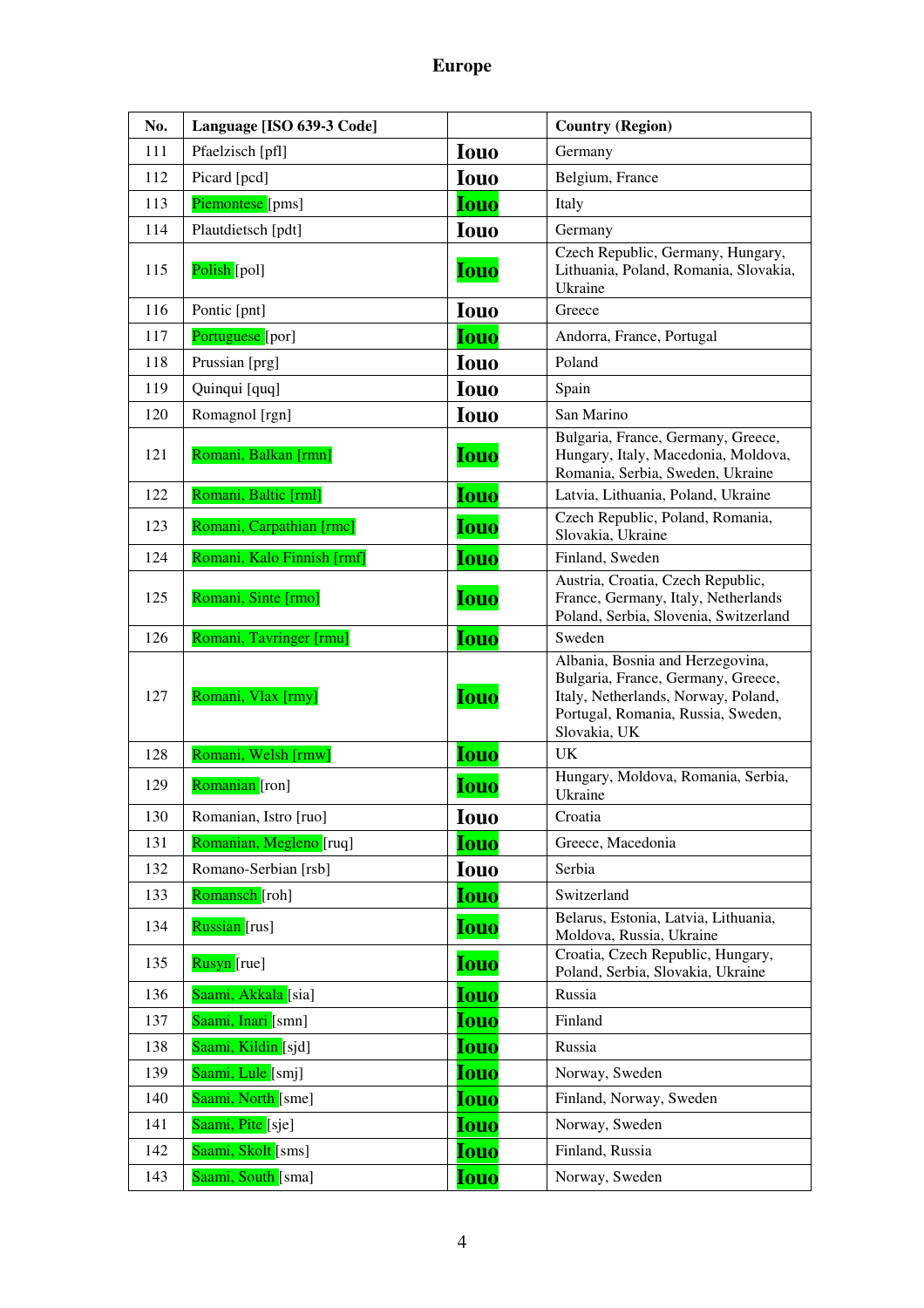| No. | Language [ISO 639-3 Code]       |             | <b>Country (Region)</b>                                                             |
|-----|---------------------------------|-------------|-------------------------------------------------------------------------------------|
| 144 | Saami, Ter [sjt]                | <b>Iouo</b> | Russia                                                                              |
| 145 | Saami, Ume [sju]                | <b>Iouo</b> | Sweden                                                                              |
| 146 | Sallands [sdz]                  | <b>Iouo</b> | Netherlands                                                                         |
| 147 | Sardinian, Campidanese [sro]    | <b>Iouo</b> | Italy                                                                               |
| 148 | Sardinian, Gallurese [sdn]      | <b>Iouo</b> | Italy                                                                               |
| 149 | Sardinian, Logudorese [src]     | <b>Iouo</b> | Italy                                                                               |
| 150 | Sardinian, Sassarese [sdc]      | <b>Iouo</b> | Italy                                                                               |
| 151 | Saterfriesisch [stq]            | <b>Iouo</b> | Germany                                                                             |
| 152 | Saxon, East Frisian Low [frs]   | <b>Iouo</b> | Germany                                                                             |
| 153 | Saxon, Low [nds]                | <b>Iouo</b> | Germany                                                                             |
| 154 | Saxon, Upper [sxu]              | <b>Iouo</b> | Germany                                                                             |
| 155 | Scots [sco]                     | <b>Iouo</b> | <b>Ireland UK</b>                                                                   |
|     |                                 |             | Albania, Bosnia and Herzegovina,                                                    |
| 156 | Serbian [srp]                   | <b>Iouo</b> | Croatia, Hungary, Macedonia,<br>Romania, Russia, Serbia                             |
| 157 | Shelta [sth]                    | <b>Iouo</b> | Ireland                                                                             |
| 158 | Sicilian [scn]                  | <b>Iouo</b> | Italy                                                                               |
| 159 | Silesian [szl]                  | <b>Iouo</b> | Poland                                                                              |
| 160 | Silesian, Lower [sli]           | <b>Iouo</b> | Poland Czech Republic                                                               |
| 161 | Slavic [mkd]                    | <b>Iouo</b> | (=Macedonian); Greece                                                               |
| 162 | Slavomolisano [svm]             | <b>Iouo</b> | Italy                                                                               |
| 163 | Slavonic, Old Church [chu]      | <b>Iouo</b> | Russia                                                                              |
| 164 | Slovak [slk]                    | <b>Iouo</b> | Austria, Croatia, Czech Republic,<br>Hungary, Romania, Serbia, Slovakia,<br>Ukraine |
| 165 | Slovene [slv]                   | <b>Iouo</b> | Italy Croatia Austria Slovenia Hungary                                              |
| 166 | Sorbian, Lower <sup>[dsb]</sup> | <b>Iouo</b> | Germany                                                                             |
| 167 | Sorbian, Upper [hsb]            | <b>Iouo</b> | Germany                                                                             |
| 168 | Spanish [spa]                   | <b>Iouo</b> | Andorra, France, Gibraltar, Spain                                                   |
| 169 | Stellingwerfs [stl]             | <b>Iouo</b> | Netherlands                                                                         |
| 170 | Swabian [swg]                   | <b>Iouo</b> | Austria, Germany                                                                    |
| 171 | Swedish [swe]                   | <b>Iouo</b> | Denmark, Finland, Sweden                                                            |
| 172 | Tatar [tat]                     | <b>Iouo</b> | Russia                                                                              |
| 173 | Traveller Scottish [trl]        | <b>Iouo</b> | <b>UK</b>                                                                           |
| 174 | Tsakonian [tsd]                 | <b>Iouo</b> | Greece                                                                              |
| 175 | Turkish [tur]                   | <b>Iouo</b> | Bulgaria, Greece, Macedonia, Romania                                                |
| 176 | Twents [twd]                    | <b>Iouo</b> | Netherlands                                                                         |
| 177 | Udmurt [udm]                    | <b>Iouo</b> | Russia                                                                              |
| 178 | Ukrainian [ukr]                 | <b>Iouo</b> | Croatia, Hungary, Lithuania, Moldova,<br>Poland, Romania, Slovakia, Ukraine         |
| 179 | Urum [uum]                      | <b>Iouo</b> | Ukraine                                                                             |
| 180 | Veluws [vel]                    | <b>Iouo</b> | Netherlands                                                                         |